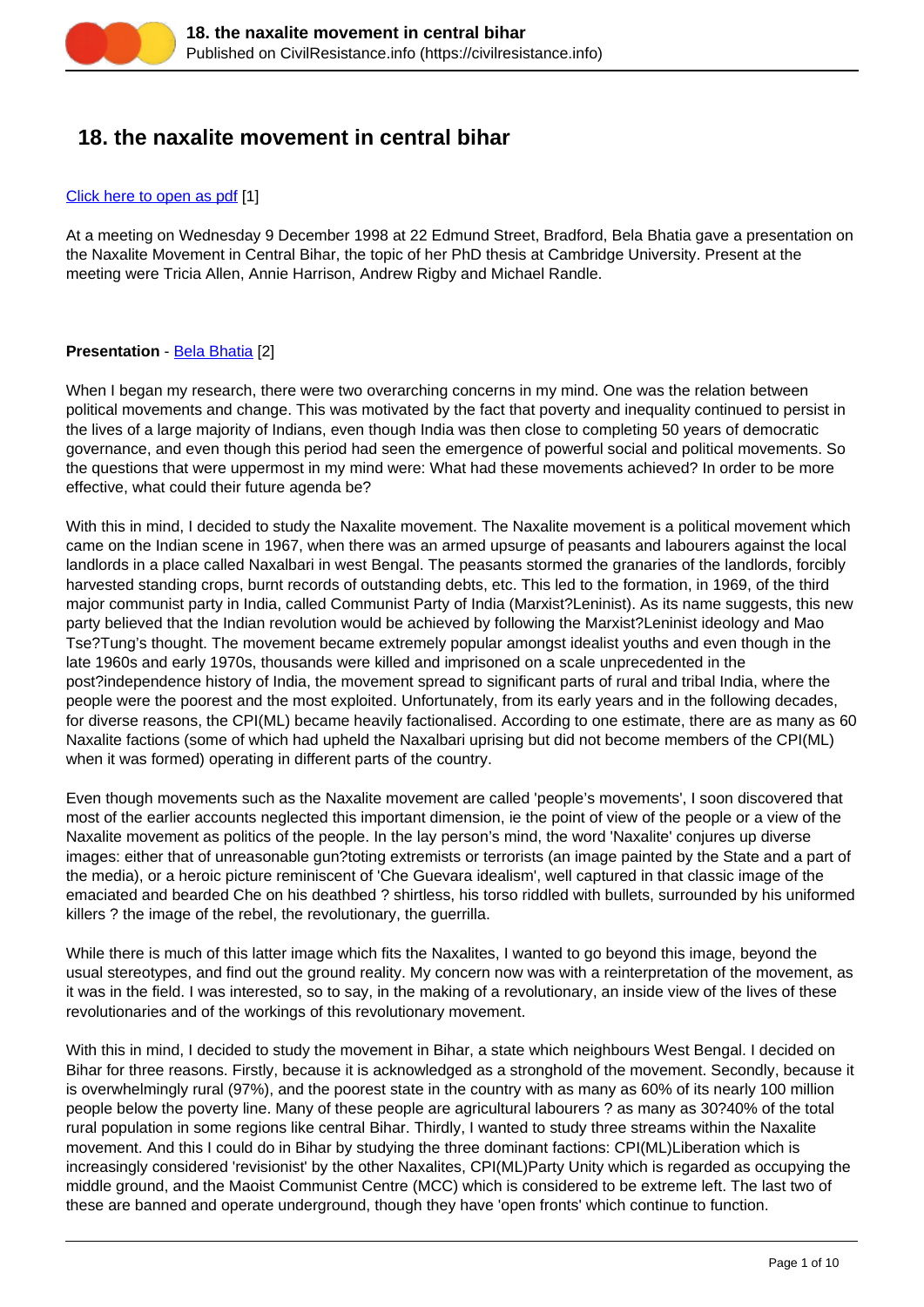

How does one study an ongoing revolutionary movement? To what extent can one determine in advance the specific aspects one wants to study and the methodology to be used? To what extent is the researcher in control of the research in terms of its direction and depth? I found that the best strategy was to let the field speak to you, to lead you. I found that as one proceeded on this journey, more or less in the spirit of a traveller, the questions deepened and unfolded. Each new village I visited added a different dimension to the story - and in the two years in the field I was able to cover 51 villages in 5 districts of central Bihar.

The aspects of the movement I ended up studying can be divided into three parts relating to (i) its genesis, (ii) its contemporary dynamics, and (iii) change. Today, I shall try to share some of the most important observations regarding the Naxalite movement in central Bihar.

#### 1. The Naxalites:

Who are the Naxalites about whom the representatives of the State and the police speak in hushed tones? A large majority of Naxalites in central Bihar are landless agricultural labourers or poor peasants. Most of them are also dalits,<sup>1</sup> ie they belong to the lowest castes in the caste hierarchy. A labourer in most parts of India, all the more so in Bihar, is not difficult to recognise. You have only to look at them, their faces, hands, feet, posture, expression. When you visit their homes, often you find their mud houses to be without doors. Inside the house, there are few possessions, and whatever there is, is carved out of mud ? whether it be the *chullah* on which they cook, the *kothi* in which they store the grain, or the *matka* in which they store water. On a visit, you may find that even to seat you, they have to borrow a string cot or sometimes even a gunny bag. Thus live a large majority of the Naxalites. It is on account of their participation in large numbers that the Naxalite movement has earned for itself the reputation of being a garibo ki party (party of the poor).

## 2. Kranti (revolution) - varying perceptions:

In its own self?perception, ie especially that of its leaders, the Naxalite movement is a revolutionary movement. Yet, people rarely use the word 'kranti'. Instead they describe their struggle as *izzat ki larai* (fight for basic dignity). On many occasions it was pointed out to me that it was not for wages alone or an improvement in their economic situation that they were fighting. 'We can live half hungry,' they said, 'but not without *izzat*'. By *izzat* they meant a basic acknowledgement of them as human beings, a right to be regarded and treated as such. Spelt out, this would mean many things: that the honour of their women should be respected, that they should not be called by a nameless 'arai' (a derogatory form of address) but by their names, that they should be able to wear clean clothes in front of the landlord. Indeed wearing clean clothes, walking erect, looking straight in the eyes of the landlord while speaking to him, or even sitting in front of their own homes on a cot, used to be considered serious offences. So izzat, in their perception, would mean living a life as a free human being, without fear, and worthy of respect.

## 3. The reasons why people join or support the Naxalite movement:

I found that people join the movement for many diverse reasons. At the village level, it is not difficult for them to ascertain who are their friends and who their enemies (if I may put it that way). They have only to look at the landlords and the political parties they join, to know that those parties are not for them. This is certainly the case during the time of elections, even though they have for the most part not been allowed to vote. The booths have always been captured at gunpoint. However, most of the political parties that contest elections, both on the right and the left, are not working with people in their day?to?day struggles. And this is where the question of joining the Naxalite party comes in.

In contrast to others, the saathis (or companions) - as the Naxalite comrades are called - are usually young people full of idealism and commitment, who are ready to rough it out, eat the same food as the poor people, and treat them as human beings at par. As mentioned above, this is itself revolutionary in the case of central Bihar. This, in addition to the fact that the movement speaks the language of equality, justice, rights - and asserts the need to fight to achieve these aims, for which the saathis are themselves ready to die - proves very attractive to the people. It remains the primary reason why people join the movement.

But besides ideology, and the construction of the ideology in their own terms, there are also several non?ideological reasons why people join. We must remember that the choice is not only between the Naxalite party and some other party (of uppercastes or classes), but often between one Naxalite faction and another, for now there are many villages where two or more factions exist. Also, when middle and sometimes even rich peasants join the party, you have to ask why they do so. Some of the non?ideological motivations for joining the Naxalites include concern for survival or protection, opportunism, revenge, fear, compulsion, power, historical linkages and even the geographical location of particular groups in a village. There are also sociological reasons. For example, members of a particular caste may not make a decision on an individual basis but on a caste basis; women may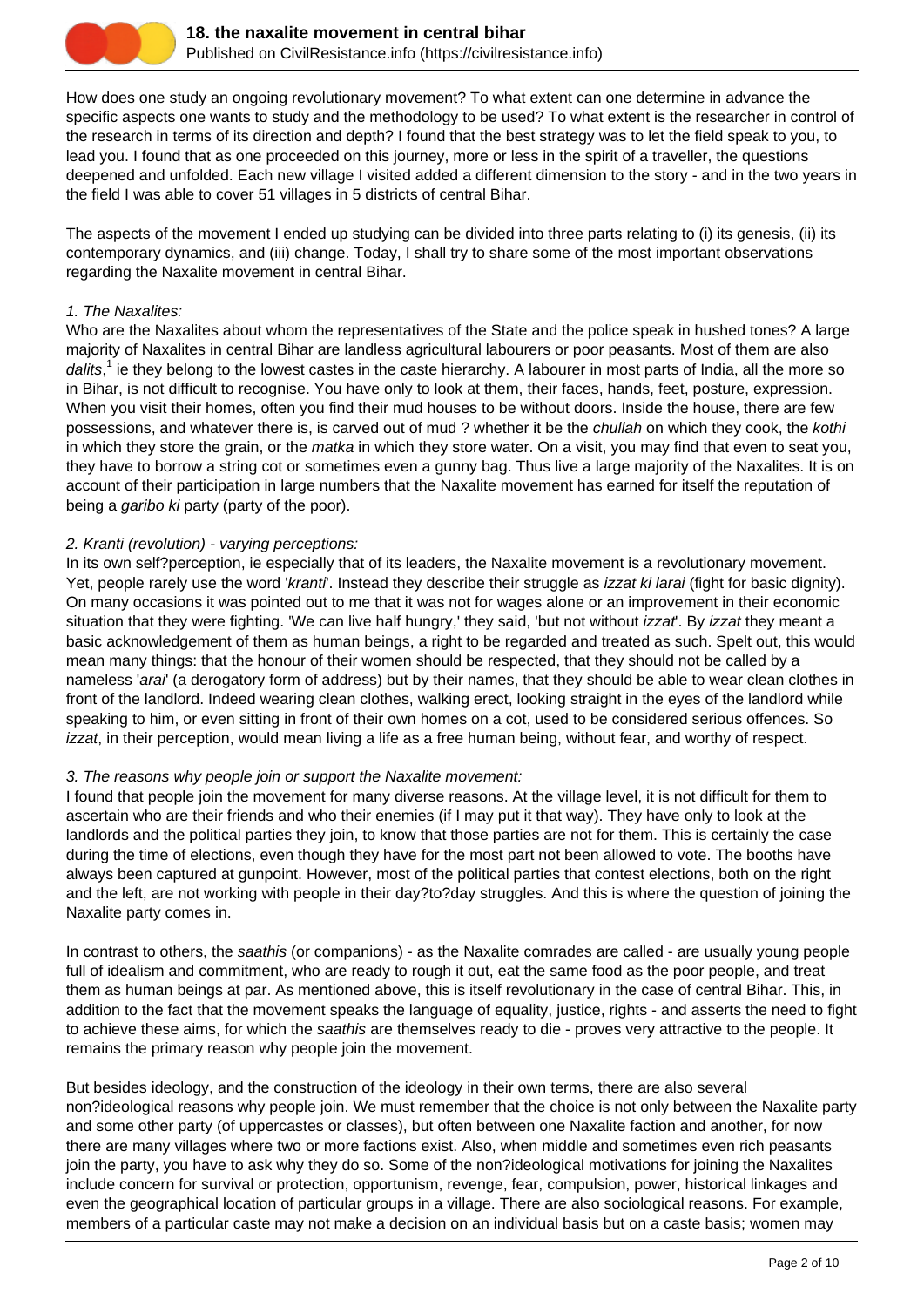

not make a decision individually but on the basis of the family, and so forth.

#### 4. The issues:

Revolutionary issues have tended to be the most basic ones, including rights which have been enshrined in the Indian constitution but which the government has failed to protect. As regards basic economic issues, the Naxalites have fought against the unlawful occupation of land, and the possession of land above the legal ceiling. Similarly, they have fought for better terms for sharecroppers, for minimum wages, and for control over common property resources. Social issues have included struggles that may be grouped under two heads:

- (i) social equality and izzat
- (ii) social security ? which includes freedom from attacks by dacoits.

Basic political issues have included a right to meet and confer - for in the old days it was unthinkable that labourers should go to meetings. Those Naxalite factions which have begun contesting elections have started ensuring that the people in their areas are able to vote. (The old line was to boycott elections. Participating or contesting elections was considered revisionist ? as it still is by a large majority of the Naxalites). In these areas, as a consequence, booth capturing has greatly declined. In fact, in one district, there are two CPI(ML)Liberation MLAs (Members of the State Legislative Assembly). From this constituency, in 1989, the first Naxalite member of the central parliament was also elected. Locally, these are not small victories. Indeed, for the landlords, it is unthinkable that not only economically, or socially, but also politically their power should be challenged. The landlords I met in these constituencies could not bear the fact that their MLA was a Naxalite!

Even though the issues that the Naxalite movement has taken up are basic issues, stories from village after village in Bihar reveal that even to achieve these minimum goals, long struggles had to be waged which at times took on the colour of war and became bloody battles.

#### 5. The forms of struggle:

The forms of struggle that the Naxalites have adopted have included both nonviolent as well as violent forms. In 1969, the initial political line of the original CPI(ML) was partial to the 'annihilation' of landlords. They considered mass movements to be a redundant form of struggle. Since then the image of the Naxalite movement has tended to focus on its armed activities. Perhaps the Naxalite movement today would have been very different had the value of building mass movements had been realised in 1969.

Today, one finds that the open organisations or fronts of each of these factions are very important and doing valuable work. And most of the forms of struggle that they adopt are nonviolent, for example, meetings, dharnas (sit?ins), gherao (encirclement), rallies, bandhs (closures), effigy burning, people's courts for adjudicating at local levels, economic and social boycotts, hartals (strikes), etc. Many other actions have required the use of force, for example, the looting of grain from the granaries (which has been done during droughts), looting of rifles from the landlords or the police, forcible harvesting of crops on contested fields, etc. Besides, village protection or defence groups have been organised at the village level, and armed squads at the regional level. These are organised on militaristic lines and include military hierarchy. While, by and large, the work of the open fronts and the underground squads tend to be complementary, there have been occasions when the relationship between the two has been tense.

#### 6. The response of the state and the upper castes and classes:

The state's response can be summarised in terms of four kinds of measures:

(i) Planning specific operations focussing on development works. Even though on paper a lot of money has been pumped into these, there has been almost no implementation.

(ii) Working in collusion with the landed. For example, most of these villages are dotted by police camps, which are often located on the property of upper-caste landlords and enjoy their hospitality.

(iii) Everyday forms of repression by the police including frequent raids, confiscation of household items, destruction of household property, threats and intimidation, using abusive language towards women,

arrests without warrants and then imprisonment without trial or bail for many months, and sometimes torture in prison, and so forth.

(iv) Encounter killings ? this is a result of official policy which gives policemen a license to kill the Naxalites upon getting hold of them. Such killings are then dressed up as killings which happened during the course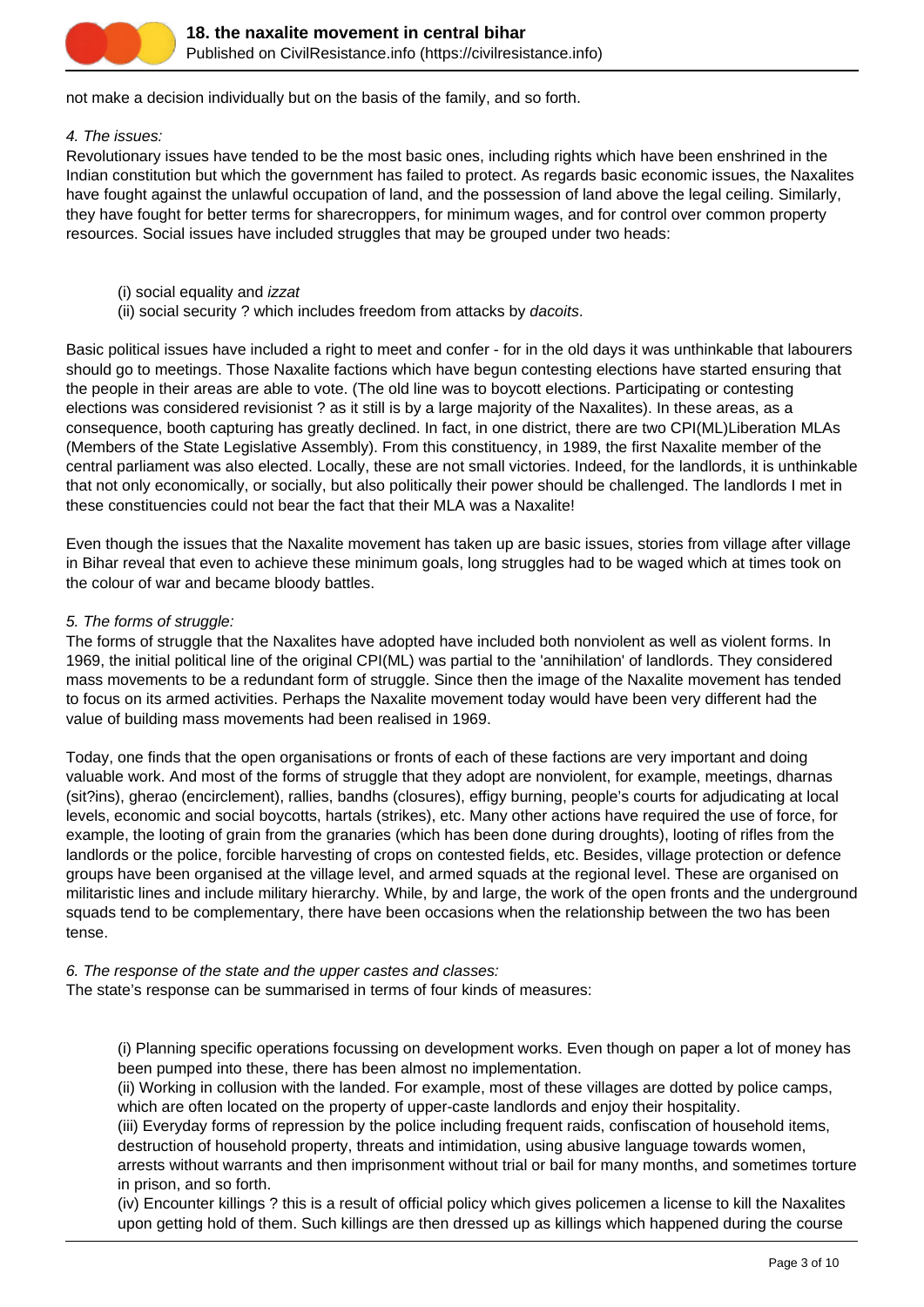

## of an encounter. These have been rightly called 'false encounters'.

Actions of the establishment, such as these, have time?and?again proved which side it was on. The upper castes and classes have responded to the Naxalites with organised violence. There is a nonviolent response in terms of 'surrender' or 'compromise', to a very limited extent. By and large they have tried to reassert their dominance, and to teach the 'raad?raiyan' (another derogatory word used by them for the labourers, which means someone who is below them but very stubborn) a lesson by organising themselves into private armies (called senas). The last three decades of class struggle have been accompanied by the rise of caste?based armies, which have been responsible for many massacres. So amongst the landed in Bihar, whether the Bhumihars or Rajputs (upper castes) or Yadavs or Kurmis (intermediate castes) or Muslims, their response has been the same. There are instances when groups have overcome their traditional antagonisms, for instance and Rajputs (who have equal status but a traditionally antagonistic relationship) and have joined hands to defend their class interests and formed a joint . Interestingly, some of them also use the language of 'liberation'. For example, one of the senas was called Swarna Liberation Front (front for the liberation of the higher castes).

During my fieldwork, I was able to document the emergence of one such sena, which started in 1994, called the Ranbeer Sena, and was able to interview some of their leaders. At the time, even though the sena was banned, the address of one of the leaders was given to me by the District Magistrate (who of course told me then not to tell anybody!) ? making the collusion between the state and these private armies apparent. From 1994 until now the Ranbeer Sena has already committed seven major massacres, besides many killings on a day?to?day basis. Many of these killings and massacres have taken place despite a police presence. For example, in a massacre which took place in July 1996 by the Ranbeer Sena, houses were burnt, and 21 dalit women and children were killed, four of whom were less than 3 years old. Even though three police camps were located within 1 km of the hamlet, the violence was allowed to continue for 2?3 hours in the late afternoon.

#### **Factionalism**

Amongst the internal weaknesses of the movement, factionalism is the most serious. It has taken the form of internecine killings during the last decade, and led to scores of committed communist cadres dying at the hands of other communists.

Besides factionalism, there are also several other weaknesses in the movement. I have raised these in the thesis in the form of questions to the movement. They concern issues such as ideology, caste, social aspects, living conditions, gender, democratic rights, etc. ? which I shall not go into right now.

## Achievements and weaknesses

There are other aspects which pose some difficulty and call for some thinking. At the local level, one finds that in many Naxalite areas power equations have changed. During election time in 1996, in one village when I asked an elderly man who belonged to the Rajput caste (an upper caste) whether he had voted, he replied in low tones, 'our situation in this village is like that of the tongue in between a set of teeth.' Clearly, what he was trying to communicate was the existence of fear amongst the upper castes. This situation calls for some reflection on power and fear. The poor have to overcome their fear, to feel empowered, in order to be able to resist. Their concerted struggle further empowers them, increases their confidence, and may often result in changing the equations of power. Those who dominate do not give in or give up their power until they themselves feel (or are made to feel) that fear. In this process power and fear are seen to change sides. This is certainly a positive development from the point of view of the poor, but from the viewpoint of the society as a whole, the achievement remains incomplete until freedom from fear is achieved for all members of the society.

There are some very important achievements to the credit of the movement, not least the fact that issues relating to the poorest people have been put on the political agenda. Besides, even though the Naxalites do not pretend to have faith in the present form of democracy or its institutions, they have done more for democracy and democratisation than those who are formally committed to it. The greatest gain of the movement is the confidence and fearlessness it has been able to instil in the people. For example, a labourer once told me, 'Earlier they used to beat us and we could do little but suffer, but now if a hand were raised to hit, I would hold that hand.' Many other faces come to my mind. What stays with me is their militant spirit conveyed in small but significant ways. For example, people have started giving different kinds of names to their children. Some have deliberately changed their own names from Gariban (poor), Dukhan (miserable) and Bhikaridas (beggar?slave) to Suraj (sun), Bijli (lightning), Kiran (ray of light), Atal (determined), to name just a few. So even in these small ways you can see a difference. [End]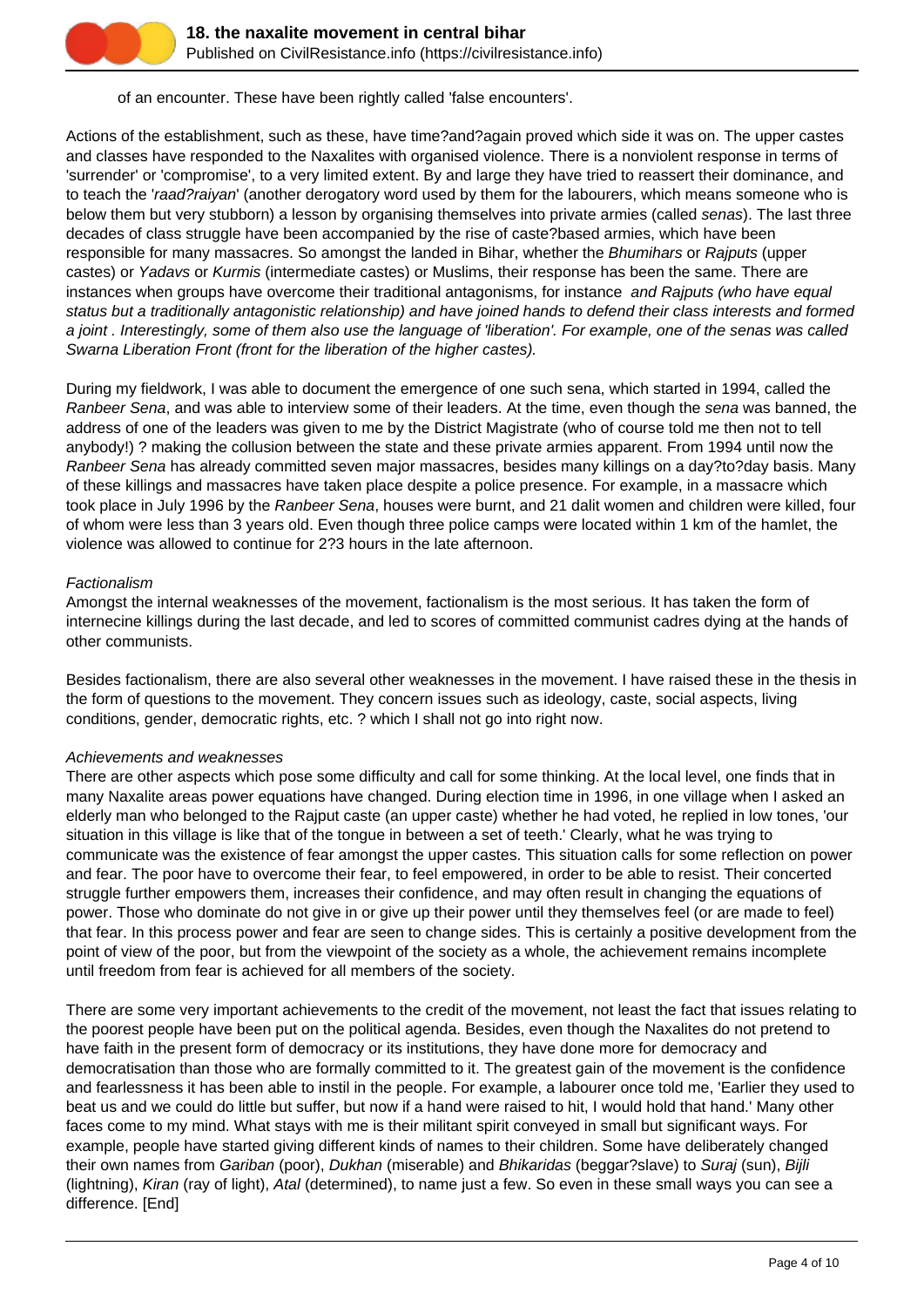

## **NARP Discussion**

## Persistence of the caste system

Annie asked if the caste system as such was breaking down with all these changes, or whether it was just a matter of the lower castes feeling stronger within that system. Bela replied that she did not think the caste system itself was breaking down; it still had very strong roots. Inter-caste marriages, for example, were still taboo in Bihar as in no other part of the country and this was a major social problem. Sometimes young lovers had been killed because of the inter-caste element in their love. Even in Gujarat the caste system was strong, but in Bihar it was also linked with violence. So in the wider society, and even in the Naxalite areas, you found that it still had roots. Widow remarriage continued to be taboo among the upper castes in Bihar while in other parts of India this taboo was breaking down. The Naxalites had taken action on issues such as marriage by promoting the concept of 'ideal marriage', encouraging simple rituals, and inter-caste marriages. They also protected inter-caste marriages where they were taking place. And within the communist movement there were a few examples of partnerships without marriage.

The notion of untouchability had not altogether disappeared even amongst members of the Naxalite movement. The Chamars, who were leather tanners according to their caste occupation and were considered as one of the most militant sections of the movement, might resist their untouchability vis?a?vis the upper castes, but might themselves not be able to treat those below them in the caste hierarchy, like Doms (responsible for dealing with human bodies for funerals), as their equals. This she found to be the case in a few Naxalite villages. The activists of the Naxalite movement in this respect were different from the members and supporters of the movement. They were clearly trying to provide an alternative model.

Even though an effort had to be made to fight against the caste system, in a society of that kind, the notion of caste was deeply entrenched and tied up with basic identities of individuals and communities. However, some positive aspects of caste needed to be acknowledged. For example, caste identity had played a crucial role in mobilisation in Indian politics in the post?independence period, especially against the elite politics represented by the Congress Party. This was evident in Bihar and Uttar Pradesh. The middle castes, like the Yadavs, which were numerically strong in these regions, had emerged as a powerful political force. Yadavs, a backward caste, had also been socially oppressed by the upper castes in these regions. This new?found political power of the backward castes had not only increased the confidence of members of these castes but also that of the lower castes.

This point was emphasised by a rickshaw puller she had interviewed in Patna in 1996 who had come to attend the Garib rally (rally of the poor) organised by the then Chief Minister of Bihar, Laloo Prasad Yadav. He said: 'Up to now, rajas (kings) have always belonged to the upper castes; - if there has to be a king then let him be from the lower castes.' In his eyes and in the eyes of many other labourers like him in Bihar, even if a Chief Minister was corrupt (as is the case with Laloo Prasad Yadav), the fact that he belonged to a backward caste had some symbolic value.

## Nonviolent movements and the Naxalites

Andrew said that in Tamil Nadu in the south people talked about Bihar in much the same way that Americans talk about Miami. Even so he encountered similar things in the south to what Bela had described. In a village in Tamil Nadu over 30 women and children were burned to death in the course of an armed struggle. When the landlords' men came along, the men with the weapons ran off and the women who were hiding in the huts were burned to death. At that point the nonviolent people moved in and were doing battle against both the landowners and the Communists, or revolutionaries, whom they detested. In the 1970s Jaya Prakash Narayan ('JP') had encountered the Naxalites when he went to work in Bihar. This was meant to be this wonderful state where Vinoba Bhave and the Gandhians had declared village socialism, but JP found that nothing had changed. Andrew wondered if there was any sign now of that constructive village work that the Gandhians promoted.

In her response, Bela spoke first about the JP-Naxalite relationship. The Naxalites in Bihar were strong in the early '70s, and JP said he would try to prove that the people did not need Naxalism, and that change could be brought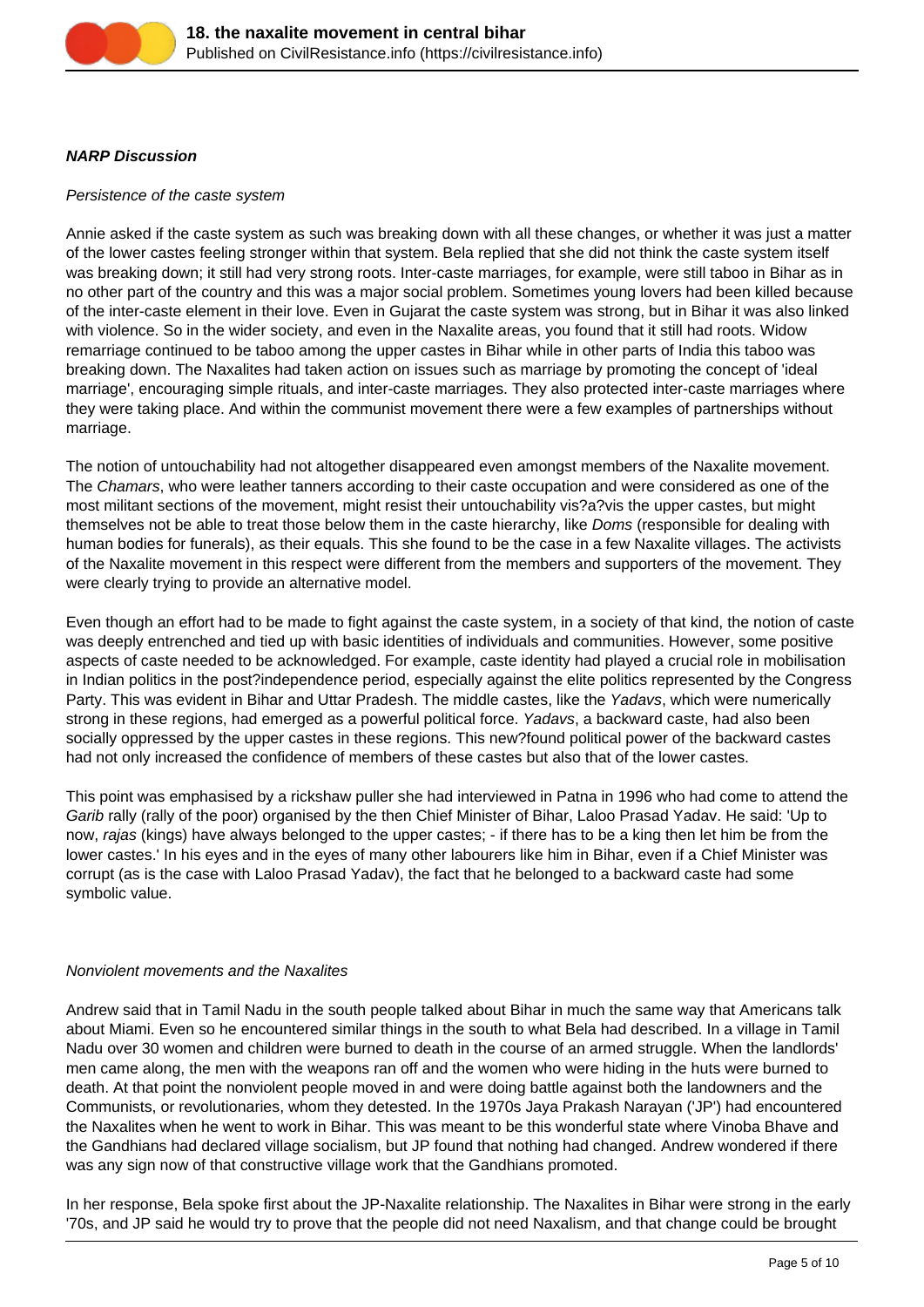

about in a different way. Unfortunately he only stayed in the area for a few months. JP's 1974 movement was powerful and brought about country-wide change, but its focus was opposition to Indira Gandhi's autocratic rule and to corruption which by then was already widespread. The reality of village India, especially of Bihar, with so much inequality, extreme poverty and oppression at a day?to?day level, was not directly on the agenda of the 1974 movement, and as a result it could effect little change in these aspects. Some efforts were made in this direction by the Chhatra Yuva Sangharsh Vahini (Student Youth Struggle Organisation) which was formed in 1978 and which looked on JP as a model, but this movement itself didn't last more than five or six years. It had to be remembered that the movement operated while the Janata Party - the party formed by JP which had ousted the Congress in the State Assembly elections in 1977 - was in power in the state. The Janata-led government was not as pro?landlord as the previous Congress?led governments. But even within the Vahini movement, there was an ongoing debate about the merits of the use of violence as against nonviolence, and it was this question which, amongst others, contributed to its disintegration. If the movement had been able to sustain itself it could have provided an alternative model.

Andrew explained that these were idealistic young people who went out into the villages to work with the poor and landless and were critical in some ways of the old Gandhians whom they tended to regard as old farts with their fasting and spirituality. They also had a kind of class analysis and in that sense were different from the sort of Gandhians who said - 'love everybody!' Bela added that they had evolved a concept of shantimaita (peacefulness). They were against premeditated or planned violence but did not rule out the use of violence in self-defence, if attacked. After the disintegration of the movement, some of the activists continued to do good work, like Anil Prakash, who works in North Bihar (and was one of the initiators of the Ganga Mukti Andolan ? Liberate the Ganga movement).

It was interesting, she said, to observe what happened to people who had lived through a period of activism and were faced with the question of what to do with their lives when the movement disintegrated. Many of those involved in the Vahini group had joined NGOs, which represented a very different kind of politics. Some of these NGOs were also quite corrupt, as NGOs tended to be in Bihar - more so than elsewhere. In contrast, whether or not one would agree with the beliefs of the Naxalites, the fact was that they were ready to die for them. Many Naxalites had been killed since the movement first started in the late 1960s. A nonviolent movement with people having a similar kind of willingness to die for their beliefs had yet to arise in Bihar. And the problem was that if one wanted to start that kind of movement where would one go? Everywhere in Bihar you had these different kinds of groups with strong beliefs. There was a lot of contest between ideologies.

## Differences over methods of struggle

Michael asked to what extent the differences between groups focussed on the methods to be used. Did any of the Naxalite groups, for instance, reject terrorism in the strict sense of carrying out of massacres and indiscriminate attacks on people? Bela said there were indeed disputes over methods. For example, the Maoist Communist Centre (MCC), on the extreme left of the movement, believed that a Naxalite group owed it to the people to retaliate against a massacre of the struggling peasantry with a similar massacre of the upper castes. The approach of this Maoist group was - 'If you kill one, we shall kill four.' They had carried out this policy in the areas they controlled. This approach, however, had been severely criticised and condemned by other Naxalite groups who argued that this was not what Naxalism was about. Quite rightly they argued that a different way would have to be found.

The degree of brutality in the massacres conducted by the landlord or upperclass gangs forced one to reflect on their psychology. There had been many massacres in which the attackers surrounded a hamlet, burnt houses, and had gone into individual houses and raped women. Often they preferred to use knives and country-made weapons rather than guns. In a massacre in Bathani Tola (Bhojpur district) in July 1996, the Ranbeer Sena used knives to slit the throats of children less than 5 years old. On the night of 1 December 1997, the Ranbeer Sena killed 61 people in a village called Laxmanpur Bathe in Jehanabad district. The Naxalites in contrast, except in a few cases, had concentrated in their response on annihilating the leaders of these upper caste armies.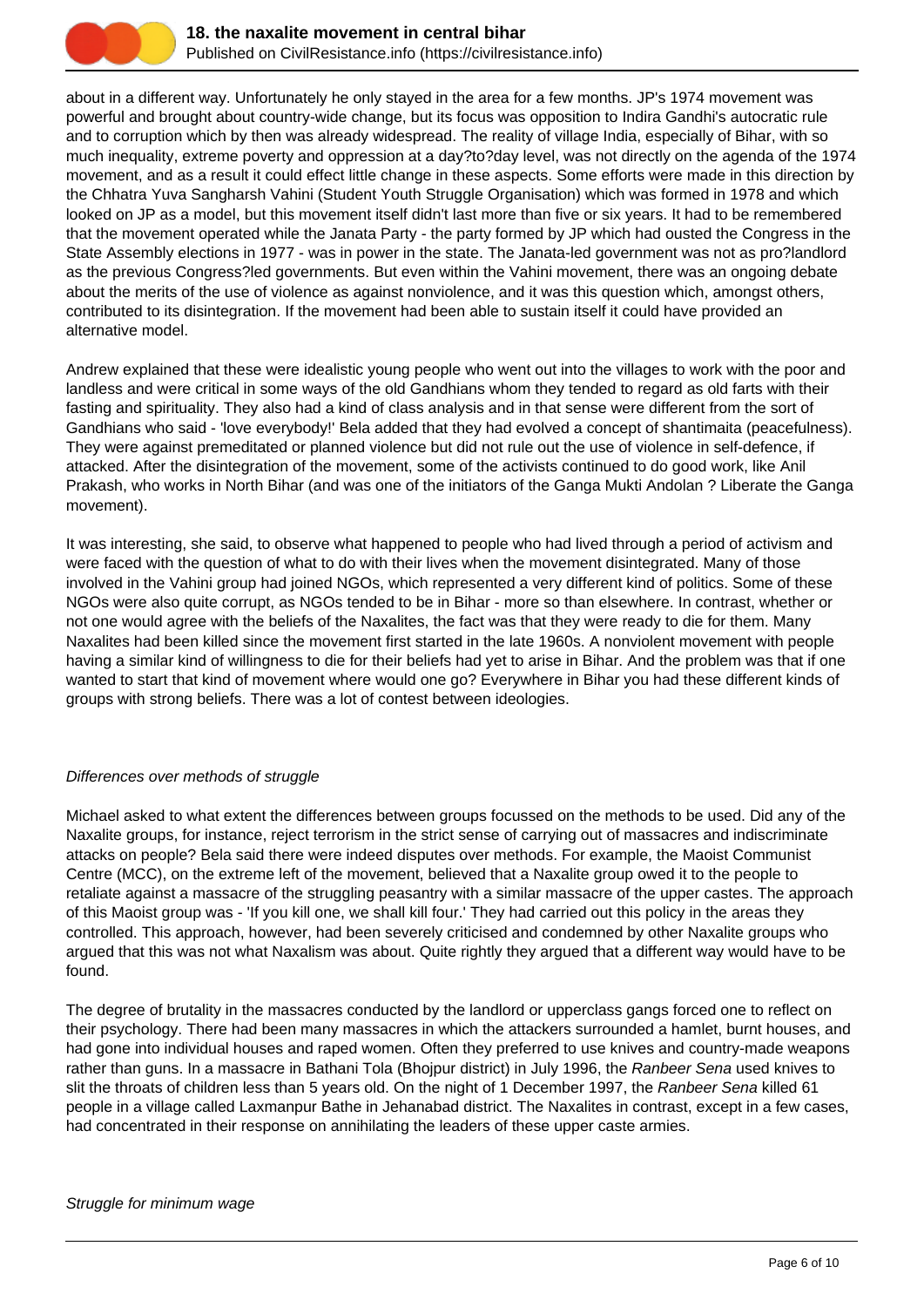

Bela spoke of the problems of struggling even for a minimum wage. The traditional arrangement in Bihar was that a labourer was required to go to the landlord's field at dawn and continue working there till dusk. For that the labourer was paid less than a kilo of extremely poor quality grain called khesadi, which was later found to cause paralysis. Now the labourers were demanding a minimum wage, even though in other parts of India many groups were challenging the concept of the minimum wage itself. They demanded a just wage, not a minimum wage. But in Bihar the reaction of the landlords even to the more modest demand tended to be - 'How dare these labourers raise their voices!'

However, one should realise that a small farmer in Gujarat who had electricity 24 hours a day and was able to carry out intensive farming on a small piece of land might be better off than a landlord in Bihar with a much larger acreage. It was therefore also necessary to understand why successive governments in Bihar failed to deliver services such as electricity to the countryside. The level of corruption between states varied greatly. In Gujarat as against 80% work there might be 20% corruption. Over the years, therefore, the State had been able to build roads, provide electricity, supply functioning schools, and so forth. In Bihar, the figures were reversed. The level of corruption was around 80% and it was difficult to understand why this should be so. The level of violence in daily life was also extremely high. One rarely heard in Gujarat of a case of kidnapping, whereas in Bihar it was relatively common. Somebody once said that if you were not killed in Bihar it was because nobody was interested in killing you.

#### Risks in the field research

Annie asked if Bela had felt at risk during her travels and her work interviewing clandestine groups. Bela replied that of course there was some risk. But there was a degree of protection from the fact that she always told the various groups exactly what she was doing. She did not try to hide either her identity or purpose. She got a lot of cooperation, a lot of love. She had very little difficulty except from the police. In one instance she was with a small group of women who were going from village to village protesting against 'false encounters' - that is the killing of cadres by the police. It was her first day in that particular district and earlier she had left a message at the police inspector's office identifying herself and saying what she was doing. He had been out of his office at the time so she didn't meet him at that point. But when she was with the women the inspector and another policeman drove up in a jeep and began interviewing the leader of the group. When Bela tried to take photographs the inspector decided she must be a leader and ordered her arrest. She explained what she was doing, produced her Cambridge University library card and a letter from her supervisor - but he still refused to believe her. 'From your dress and your speech', he said, 'you don't appear to me to be a Cambridge student!' Formally they were all arrested and taken out of the village. But they then regrouped and continued the protest.

There were other kinds of risk, and in one instance she felt she had perhaps put herself in unnecessary danger. This was in 1995 when she went directly from one village, Sarathua, Bhojpur district, where ten dalits had been murdered at night a few months earlier, to the village of Belaur where it was known the killers had come from, and which was the headquarters of the Ranbeer Sena. (A survivor of the attack had identified the attackers as members of the Ranbeer Sena from Belaur.) She arrived in Belaur after dark, and after reporting to the police camp started making her way to the house of the Mukhia - the head of the panchayat (village council). As she approached his house, she was stopped by a group of men. One of them, who later turned out to be the Mukhia's son, insisted on searching her bag and said the only reason he would not do a body search was that she was a woman. He then took her to the Mukhia's *dalan* - an outhouse used for meetings by men and where the men also sleep. By this time night had fallen. In the light of a single lantern, surrounded by men in the now?full *dalan*, she sat interviewing them about their alleged involvement in the Ranbeer Sena and the murders at Sarathua. The man sitting next to her appeared to be holding a gun under his shawl. That night, contrary to her expectations, she was given the room adjacent to the *dalan* to sleep in. The Mukhia mentioned that the women's quarters would not be comfortable. Probably the real reason was that they did not want her talking to the women who might be more unguarded in what they said. That was an uncomfortable night as she knew that some of those men had probably taken part in the murders in Sarathua.

## Gandhi's vision and Congress praxis

Michael asked how it had come about that Congress, which Gandhi had envisaged and built up as an organisation and party to serve the people, was largely controlled by the rich and privileged. Was this something that had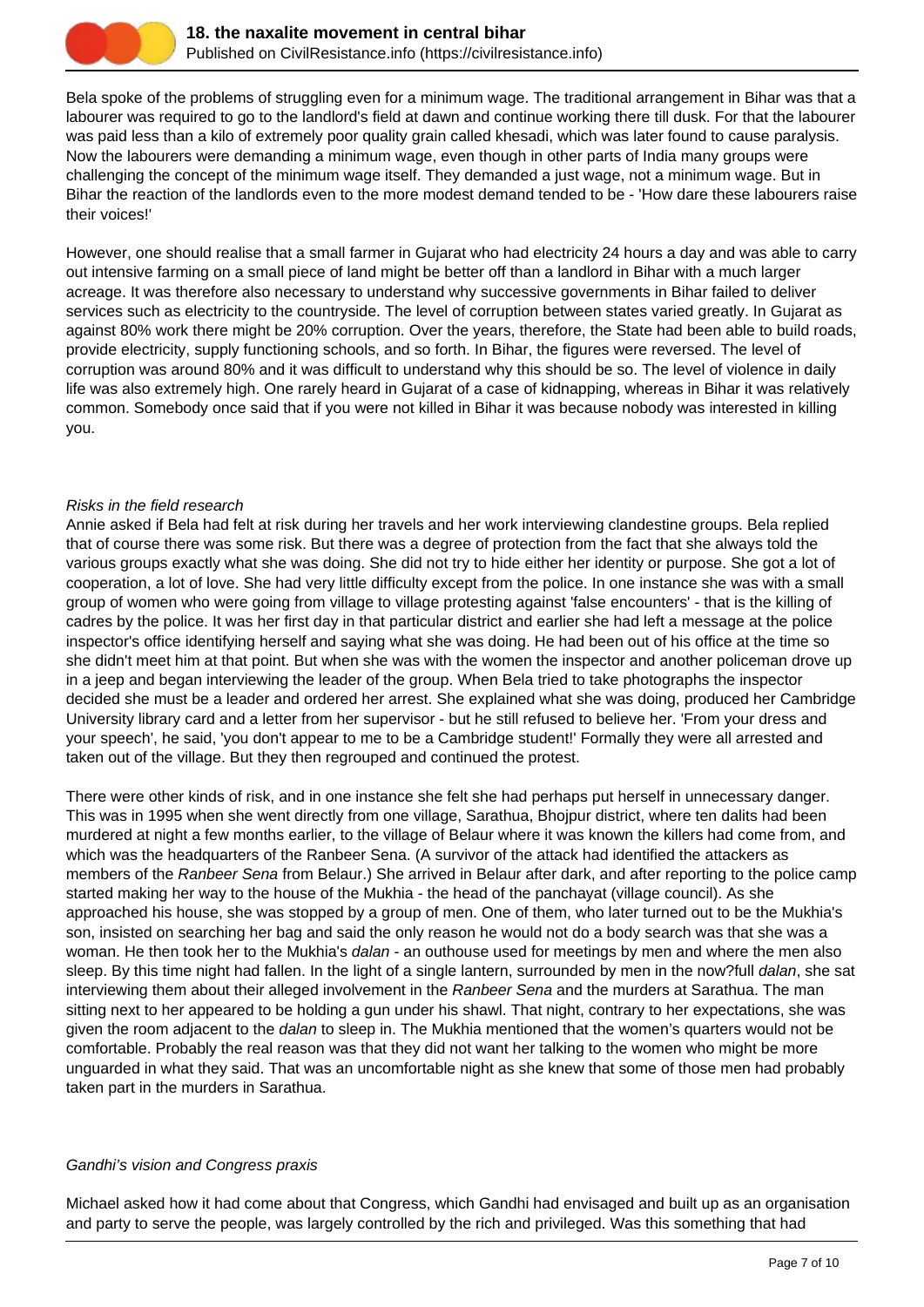

happened since 1948 or had it always been a problem with the Congress party? Some critics of Gandhi argued that he did not pay sufficient attention to the class issue, and was too close to landlords and industrialists.

Bela said that judging by her experience in Bihar the critics had a point. When she was trying to find out about the implementation of the 1950 Land Reform Act in Bihar, she discovered that already at that time, in the immediate aftermath of independence, the landlords were a strong lobby working against it. Most of them were in Congress, and Rajendra Prasad, the president, was himself a big landlord in Bihar and contributed to the stalling process. For five years they had managed to prevent the enactment and that allowed them sufficient time to use loopholes in the law to their advantage. So there was no doubt that the Congress Party was dominated by the more elitist sections of society. There were also records which showed that when Gandhi came to Bihar, where the tension between the landlords and the landless already existed, he did not pay sufficient attention to the problem. There may have been pragmatic reasons for this, since in all movements there are constraints that have to be taken into account. However, it was difficult to decide how big a part these constraints played in comparison to other factors. Michael added that perhaps some degree of class collaboration was inevitable in any struggle for national liberation.

Andrew referred to the writer Francine Frankel who argued that even if Congress had had all the best intentions on land reform, the key support for the party in the rural areas came from the very people who would be damaged by the implementation of the reforms. It could never afford to push them through in a serious way because these were the people who acted as the 'vote banks' with the castes to ensure that Congress kept getting returned to power. The people at the centre might want to implement the reforms but they depended on the people at the periphery whose position would be undermined by them. Bela said that shortly before his death Gandhi himself had expressed some unhappiness with Congress. Andrew added that Gandhi wanted Congress to disband and become servants of the people, and go out into the villages. However, even some of the Gandhians who went to work in Bihar got too close to the landlords and were themselves involved in corruption.

Bela said that the sad thing was that the struggle element went from Gandhianism after independence. The logic of his approach would have justified a campaign of satyagraha against the new government. Instead the Gandhian movement became too institutionalised. Michael said that given that many of the leaders of the independence struggle were members of the new government, it was bound to take some time before activists would be prepared to confront what they would have seen as their government.

## Gandhian institutions and People's Movements

Andrew said he had showed some students a film from India called Narmada Diary, about the big campaign against the dam led by a woman, Medha Patkar. What struck him was that there was no mention of Gandhi throughout the film although all those principles of being nonviolent, and regarding their bodies as their only weapons were strongly present. He saw this as coming out of the Gandhian heritage. You had the old Gandhian movement which retained the name but was like a shell, and vibrant grassroots movements like the National Alliance of People's Movements (NAPM) which also came out of the nonviolent tradition.

Bela said the Gandhian institutions, and the 'old Gandhians', so to speak, were far removed from present realty and were symbolically represented by the cobwebs which was always the first thing you noticed whenever you visited one of their buildings. They wore khadi and retained all the symbols of the Gandhian movement, but this did not resonate with the people at the local level. Ordinary people in India today could not afford khadi. And the young people who during the '70s and '80s established a tradition of going to rural and tribal areas to join or shape a large number of social and political groups and movements which proliferated at the grassroots after independence did not identify themselves explicitly with Gandhianism. Some joined and worked within political parties, others worked with autonomous movements. The latter would be struggle based and fighting for rights. Medha Patkar, and the Narmada Bachao Andolan (NBA - Save the Narmada Movement) had very effectively opposed the big dam and what it stood for as far as India's development strategy was concerned.

Besides NBA, there were many other groups and movements at the local level, lesser known but of considerable significance, which had taken up important local issues concerning the tribals, *dalits* and other marginalised and oppressed communities. For example, there was a powerful and significant movement, the Chhatisgarh Mukti Morcha (Forum for the Liberation of Chhatisgarh), which had very effectively organised the miners in the area and was still active in Madya Pradesh in spite of the fact that their leader, Shankar Guha Nyogi, was shot dead a few years ago by henchmen of the contractors he and his group were opposing. In contrast to the NBA, Nyogi and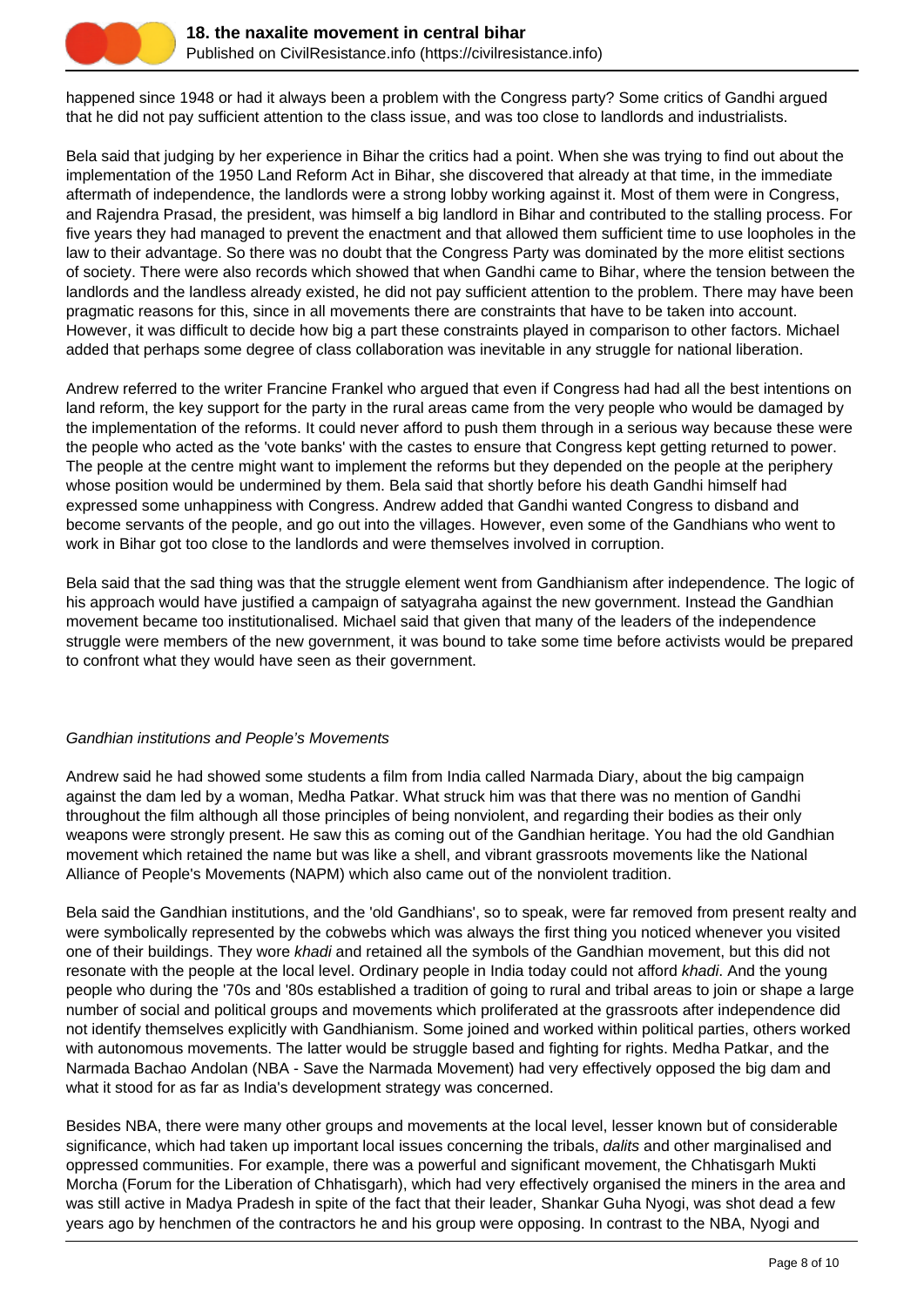

CMM preferred to disregard the media. Nyogi's way of mobilising the people was unique. When he first started he was known to have been a wandering salesman selling groundnuts and cloth in order to make contact with the people of the area. Even though he himself was known to be of Marxist persuasion, CMM itself remained autonomous. Another powerful movement, Kashtakari Sangathana (Organisation of Toilers) had been functioning in the tribal areas of Dahanu district in Maharashtra. Founded by Pradeep Prabhu, a Jesuit priest who was soon thrown out of his order, the movement had sustained itself for many years. All these groups were using nonviolent strategies including satyagraha, and in a sense, without saying so, were continuing the Gandhian tradition. In their practice, they had brought the Gandhian and Marxist approaches closer, without declaring themselves either Gandhian or Marxist because they did not want to be put in a particular box. However, perhaps the questions of ideology, goals and methods needed to be addressed more squarely by these and other grassroots groups than they had been so far.

## Problems of leadership in the grassroots movements

Bela went on to say that one of the problems facing many grassroots movements in India was how to take the people along with them, without inadvertently using them for gains the leaders or the middle?class activists might think were in their best interest. Even in significant movements such as NBA or the Naxalite movement, there had been a tendency at times to take actions in the name of the people without due involvement. A people's movement, committed to the people, had to guard against an approach, however well-meaning, which relied excessively on ideas from the top. Instead activists might have to reconcile themselves to the fact that a process in which the people were involved in an equal way would be a slow one. Such an approach was often missing but was crucial in a country like India where the gap between the middle?class activists and the people was considerable. It was important that these representatives of the 'voice of the people' remained true to this task and aware of their responsibility so that the thinking and feeling of the ordinary people was not ignored. They, after all, were the real India.

Andrew said that perhaps this was where the constructive programme came into the picture; it was unfortunate Bob Overy was not present to talk to that. He himself had been impressed by those Gandhians who had lived and worked for years in one area and had gained the respect and trust of the people. However, it was not always easy to draw a line between serving the people in the Gandhian sense and using them, or invoking their name, in pursuit of one's own agenda.

As an illustration of Andrew's last point, Bela contrasted the approach of NBA and the Khedut Mazdoor Sangath (an organisation of peasants and labourers) in Madhya Pradesh, which was affiliated to NBA, when both of them faced the issue of how to respond to those tribal families who decided, after years of being part of the anti?dam movement, to give it up and accept resettlement and rehabilitation offered by the Gujarat government. NBA was known to have called them dalals (government agents). The KMS took a different approach. This was a smaller group of four or five young people who had been organising the tribals in that area for several years, and had taken up the dam issue when it arose - though fighting against the dam was one of the struggle issues and not the main one. Their conclusion was that if the people they had been working with decided for various reasons, like survival, to go for resettlement and rehabilitation, they would support them in that process and continue to regard them as part of their organisation.

Similar situations in the life of a movement might raise the question of the extent to which a people's movement was shaped by the people. Such movements derived their legitimacy and credibility from the fact that they were movements of ordinary people. She too was part of a movement of this kind, and hoped to continue to be so in future. At the same time, there were some uncomfortable aspects which she understood from first?hand experience or after close association with particular movements. There was no doubt that once you had earned the people's love and respect, they were willing to trust you and follow you. This complete trust on the part of the people increased the responsibility of the middle?class activists to ensure that they continued to involve the people and themselves equally in the movement. From time to time they might be required to take on a particular role, for example, as a mouthpiece of the movement while dealing with government officials or similar bodies. But for the good health of the movement they needed to immerse themselves in it like any other member. Bridging the gap between the activists and the people might be difficult but was only one of the many challenges and real dilemmas that faced a people's movement in India and perhaps elsewhere.